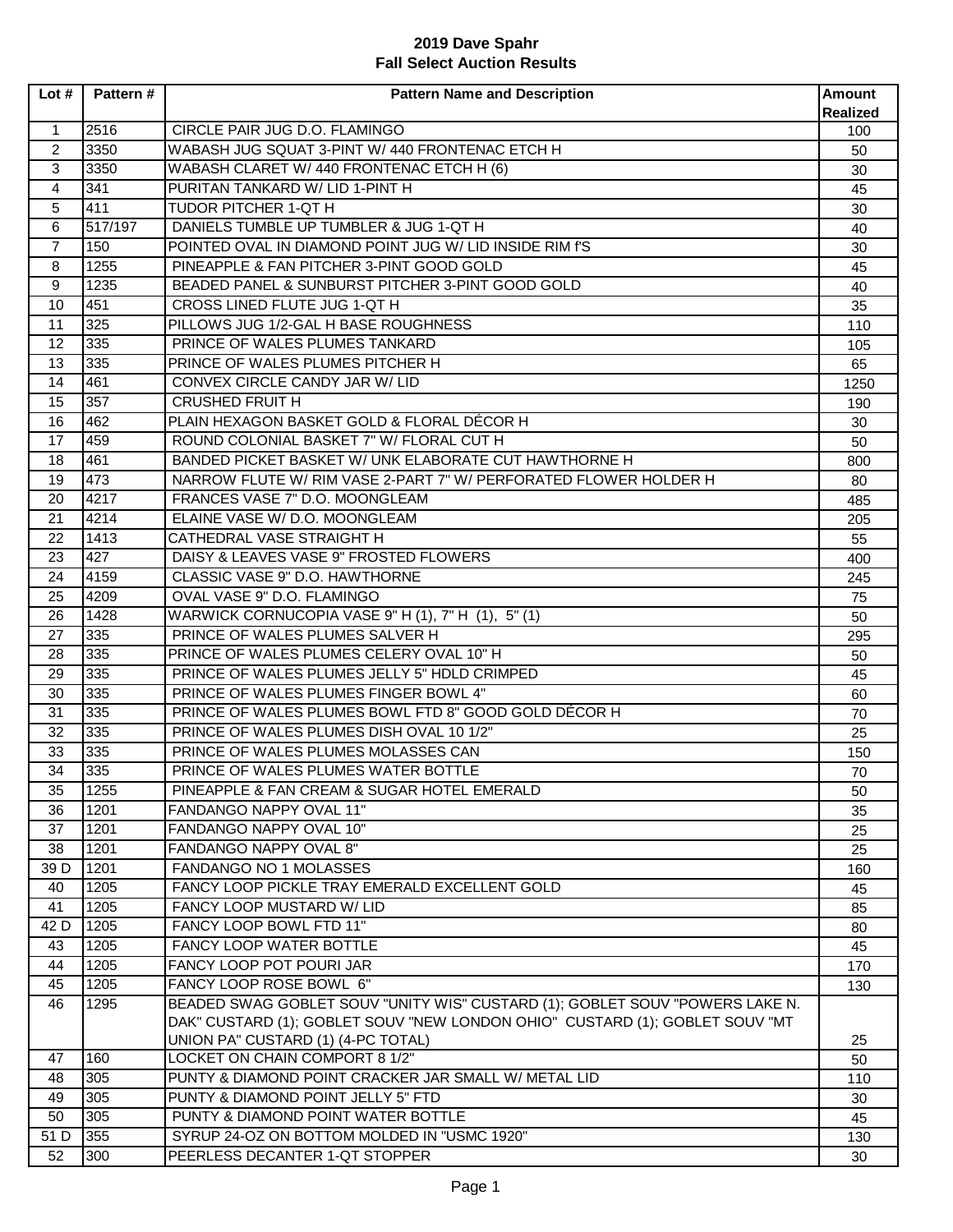| Lot#  | Pattern# | <b>Pattern Name and Description</b>                                    | <b>Amount</b><br><b>Realized</b> |
|-------|----------|------------------------------------------------------------------------|----------------------------------|
| 53    | 1200     | <b>CUT BLOCK WATER BOTTLE</b>                                          | PULLED                           |
| 54    | 325      | PILLOWS NAPPY 4" RND CRIMPED GOLD RIM H (4)                            | 65                               |
| 55    | 325      | PILLOWS NAPPY 51/4" SHALLOW GOLD RIM H (2)                             | 50                               |
| 56    | 325      | PILLOWS NAPPY 4" RND H (2)                                             | 50                               |
| 57    | 1255     | PINEAPPLE & FAN BOWL OVAL 10"                                          | 25                               |
| 58    | 1295     | BEADED SWAG CAKE SALVER                                                | 25                               |
| 59    | 339      | CONTINENTAL CAKE SALVER                                                | 450                              |
| 60    | 437      | RIBBON CANDY NAPPY 9" SHALLOW H                                        |                                  |
| 61    | 6003     | TEMPO CORDIAL SHORT STEM H                                             | 145                              |
| 62    | 5077     | LEGIONNAIRE CORDIAL W/ 1025 ARCADIA CUT H                              | 55<br>40                         |
| 63    | 5019     | <b>WAVERLY CORDIAL</b>                                                 | 55                               |
| 64    | 4085     | KOHINOOR CORDIAL                                                       |                                  |
| 65    | 3389     | DUQUESNE CORDIAL                                                       | 55<br>15                         |
| 66    | 3416     | BARBARA FRITCHIE CORDIAL 1-OZ ALEXANDRITE BOWL H                       | 190                              |
| 67    | 3304     | UNIVERSAL POUSSE CAFÉ W/ 9012 VICTORY ETCH                             |                                  |
| 68    | 5067     | <b>PLANTATION CORDIAL</b>                                              | 130<br>75                        |
|       | 1951     | <b>CABOCHON CORDIAL</b>                                                |                                  |
| 69    |          |                                                                        | 60                               |
| 70    | 3411     | MONTE CRISTO CORDIAL W/ 468 OLYMPIAD ETCH                              | 100                              |
| 71    | 3408     | JAMESTOWN CORDIAL W/835 LARKSPUR CUT<br><b>DUQUESNE CORDIAL SAHARA</b> | 95                               |
| 72    | 3389     |                                                                        | 55                               |
| 73    | 3414     | MARRIETTE CORDIAL                                                      | 40                               |
| 74    | 3411     | MONTE CRISTO CORDIAL W/ UNK CUT                                        | 50                               |
| 75    | 4085     | KOHINOOR CORDIAL W/ 493 CORONATION ETCH                                | 100                              |
| 76    | 3424     | ADMIRALTY CORDIAL W/ 602 SIMPLEX ETCH                                  | 70                               |
| 77    | 3408     | JAMESTOWN CORDIAL W/ 985 SHEFFIELD CUT                                 | 75                               |
| 78    | 3404     | SPANISH CORDIAL W/ 941 BARCELONA CUT                                   | 45                               |
| 79    | 3389     | DUQUESNE CORDIAL W/832 CONTINENTAL CUT                                 | 50                               |
| 80    | 5011     | YORKTOWN CORDIAL W/ ELABORATE CUT (6)                                  | 650                              |
| 81    | 1401     | <b>EMPRESS MUSTARD W/ LID H</b>                                        | 75                               |
| 82 D  | 1485     | SATURN MUSTARD W/ LID ATTACHED PADDLE H                                | 75                               |
| 83    | 1252     | TWIST MUSTARD H W/ LID & #2 SPOON H                                    | 25                               |
| 84    | 1121     | <b>INDV SALT H</b>                                                     | 15                               |
| 85    | 1489     | PURITAN ASHTRAY DEEP 2 1/2" (2); ASHTRAY SHALLOW 2 1/2" (1)            | 50                               |
| 86    | 1951     | CABOCHON OIL W/ 1091 WHEAT CUT                                         | 55                               |
| 87    | 1405     | <b>IPSWICH CRUET (2)</b>                                               | 40                               |
| 88    | 4228     | FAVOR VASE COBALT                                                      | 220                              |
| 89    | 4232     | FAVOR VASE MOONGLEAM                                                   | 370                              |
| 90    | 4228     | <b>FAVOR VASE SAHARA</b>                                               | 110                              |
| 91    | 4231     | <b>FAVOR VASE COBALT</b>                                               | 160                              |
| 92    | 433      | GREEK KEY BOWL FTD 9" H                                                | 115                              |
| 93    | 433      | GREEK KEY ALMOND FTD (6)                                               | 110                              |
| 94    | 1404     | OLD SANDWICH BEER MUG 12-OZ AMBER H                                    | 375                              |
| 95    | 1404     | OLD SANDWICH CATSUP W/ STOPPER                                         | 130                              |
| 96    | 1404     | OLD SANDWICH GOBLET (5)                                                | 50                               |
| 97    | 1567     | PLANTATION PLATE LUNCHEON 8 1/2" (3)                                   | 50                               |
| 98    | 1567     | PLANTATION RELISH RND 4-PART                                           | 60                               |
| 99    | 1567     | PLANTATION COASTER 2 W/ RIDGES; 1 W/ NO RIDGES (3 PC TOTAL)            | 35                               |
| 100   | 1567     | PLANTATION PITCHER ICE-LIP                                             | 100                              |
| 101   | 1567     | PLANTATION COUPE PLATE                                                 | 280                              |
| 102   | 1567     | PLANTATION SNACK SET H (1-SET)                                         | 510                              |
| 103   | 1567     | PLANTATION OIL (2) ON TRAY (1)                                         | 95                               |
| 104   | 5067     | PLANTATION COCKTAIL (8)                                                | 70                               |
| 104AD |          | <b>HCA PUMPKIN PROTOTYPES (3)</b>                                      | 150                              |
| 105   | 104      | <b>GAZELLE</b>                                                         | 275                              |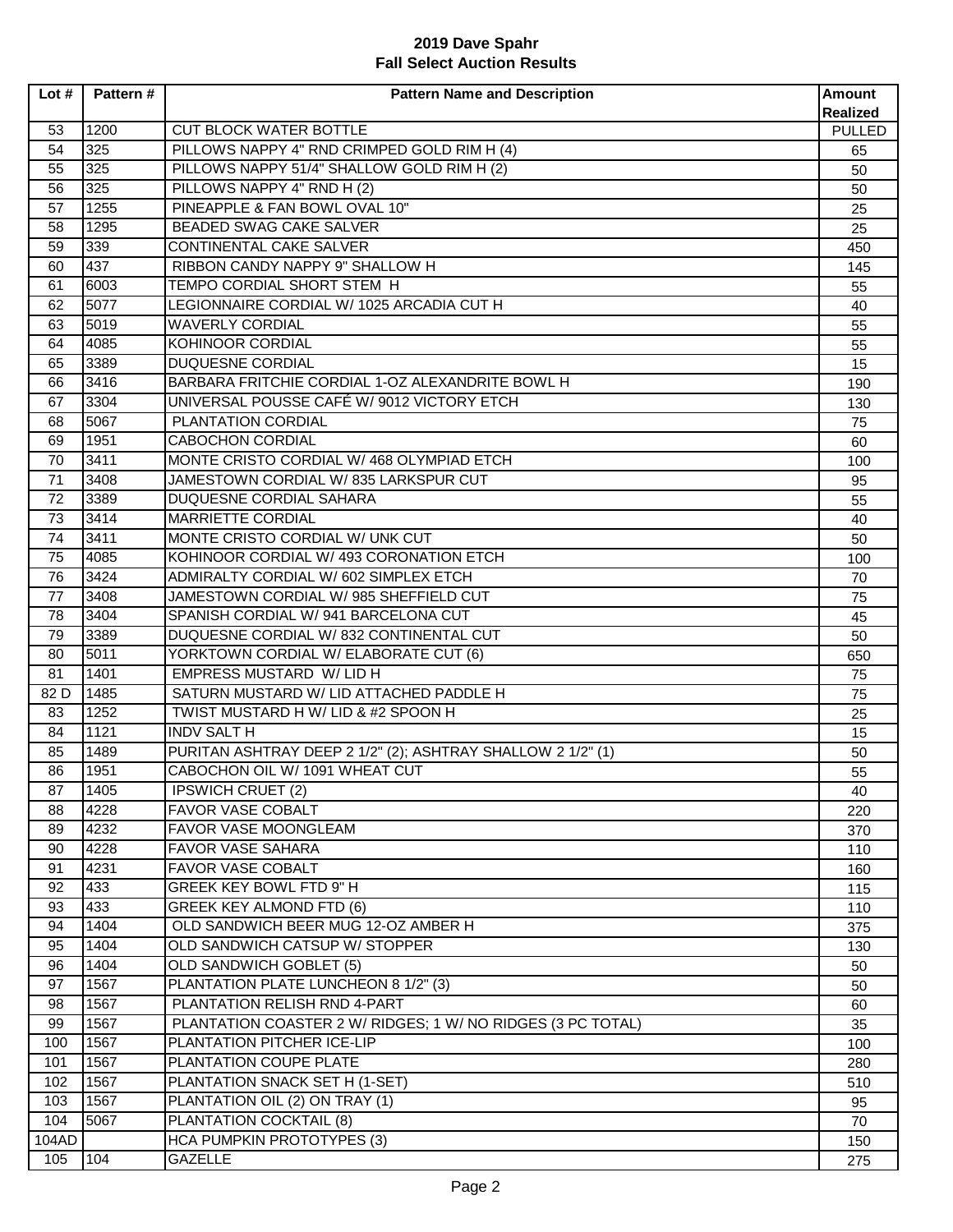| Lot#  | Pattern#     | <b>Pattern Name and Description</b>                                             | <b>Amount</b>          |
|-------|--------------|---------------------------------------------------------------------------------|------------------------|
| 106   | 14           | <b>SWANH</b>                                                                    | <b>Realized</b><br>310 |
| 107   | $\mathbf{1}$ | POUTER PIGEON                                                                   | 300                    |
| 108   | 5            | <b>SHOW HORSE</b>                                                               | 350                    |
| 109   | 1            | <b>AIREDALE</b>                                                                 | 275                    |
| 110   | 1554         | FISH BOOKEND (PR)                                                               | 150                    |
| 111   | 1550         | FISH CANDLESTICK (PR)                                                           | 140                    |
| 112   | 1541         | <b>SCOTTIE FROSTED</b>                                                          | 160                    |
| 113   | $\mathbf{1}$ | <b>DONKEY</b>                                                                   | 50                     |
| 114   | 10           | MALLARD WINGS DOWN PAPER LABEL H (1); 11 WINGS HALF PAPER LABEL H (1); 12 WINGS |                        |
|       |              | UP (1) (SET OF 3)                                                               | 160                    |
| 115   | 1538         | <b>RABBIT PAPERWEIGHT</b>                                                       | 90                     |
| 116   | $\mathbf 1$  | DOE HEAD BOOK END H (PR)                                                        | 400                    |
| 117   | 100          | ASIATIC PHEASANT PAPER LABEL H                                                  | 50                     |
| 118   | 103          | <b>TIGER PAPERWEIGHT</b>                                                        | <b>PULLED</b>          |
| 119   | 1522         | COLT STANDING (1); 1527 KICKING (1); 1529 BALKING (1) (SET OF 3)                | 70                     |
| 120   | $\mathbf{1}$ | SOW PAPER LABEL (1); 2 PIGLET STANDING (1)                                      | 250                    |
| 121   | 7000         | SUNFLOWER RELISH 3-PRT                                                          | 30                     |
| 122 D | 1503         | <b>CRYSTOLITE VASE 9" H</b>                                                     | 45                     |
| 123 D | 1503         | CRYSTOLITE PLATE SALAD SHELL 7" (2)                                             | 50                     |
| 124   | 1503         | CRYSTOLITE SALAD BOWL SHELL W/ DRESSING WELL                                    | 95                     |
| 125   | 1503         | <b>CRYSTOLITE SALAD BOWL 10" H</b>                                              | 20                     |
| 126   | 1503         | CRYSTOLITE CANDY W/ LID 3-FTD H                                                 | 15                     |
| 127 D | 1503         | CRYSTOLITE GARDENIA BOWL SQ 10"                                                 | 35                     |
| 128   |              | <b>HEISEY MIRROR SIGN</b>                                                       | 90                     |
| 129   | 150          | BANDED FLUTE WATER BAR 2-OZ H                                                   | 40                     |
| 130   | 3397         | GASCONY WINE 2 1/2-OZ W/ 462 FOX CHASE ETCH                                     | 40                     |
| 131   | 2052         | BAR W/ 439 PIED PIPER ETCH                                                      | 25                     |
| 132   | 207          | BAR 2 1/2-OZ (3)                                                                | 150                    |
| 133   | 337 1/2      | TOURAINE SHERBET HARVEY AMBER                                                   | 45                     |
| 134   | 3419         | <b>COGNAC PONY BRANDY</b>                                                       | 90                     |
| 135   | 1485         | SATURN COCKTAIL ZIRCON (2)                                                      | 140                    |
| 136   | 3381         | CREOLE WINE 2 1/2-OZ SAHARA BOWL                                                | 25                     |
| 137   | 3381         | CREOLE WINE 2 1/2-OZ ALEXANDRITE BOWL                                           | 75                     |
| 138   | 1404         | OLD SANDWICH WINE FLAMINGO H                                                    | 30                     |
| 139   | 4045         | HERON BALL VASE 4" ALEXANDRITE                                                  | 350                    |
| 140   | 16           | SALT & PEPPER (PR)                                                              | 130                    |
| 141   | 1951         | CABOCHON SALT & PEPPER W/ 1015 DOLLY MADISON ROSE CUT (PR)                      | 300                    |
| 142 D | 1776         | KALONYAL SALT & PEPPER (PR)                                                     | 150                    |
| 143   | 353          | MEDIUM FLAT PANEL TOOTHPICK H                                                   | 20                     |
| 144   | 1469         | RIDGELEIGH COASTER 4" ZIRCON (1); ASHTRAY 2 1/2" SQ ZIRCON (1)                  | 65                     |
| 145   | 10           | MUDDLER (2)                                                                     | 35                     |
| 146   | 1488         | KOHINOOR ASHTRAY ZIRCON                                                         | 110                    |
| 147 D | 1503         | CRYSTOLITE COLOGNE W/ LONG DAUBER                                               | 50                     |
| 148   | 485          | HEX STEM COLOGNE LONG DAUBER                                                    | 35                     |
| 149   | 490          | KAREN COLOGNE 2-OZ MONO "VLV" H (2); 4301 PUFF BOX W/ LID MONO "VLV" (1)        | 85                     |
| 150   | 209          | GOLDEN STATE ARCHES TUMBLER H                                                   | 85                     |
| 151   | 1485         | SATURN SODA 8-OZ H                                                              | 25                     |
| 152   | 473          | NARROW FLUTE W/ RIM SODA 12-OZ H (3)                                            | 650                    |
| 153   | 201          | <b>TUMBLER 8-OZ H (12)</b>                                                      | 50                     |
| 154   | 300          | PEERLESS SCHOEPPEN 12-OZ (5)                                                    | 70                     |
| 155   | 1425         | VICTORIAN COMPORT 6" 3-BALL H                                                   | 45                     |
| 156   | 3390         | CARCASSONNE OYSTER COCKTAIL W/ 448 OLD COLONY ETCH SAHARA (4)                   | 25                     |
| 157   | 3390         | CARCASSONNE SODA FTD 12-OZ W/ 448 OLD COLONY ETCH SAHARA (4)                    | 35                     |
| 158   | 3390         | CARCASSONNE GOBLET HI-FTD W/ 448 OLD COLONY ETCH SAHARA (4)                     | 90                     |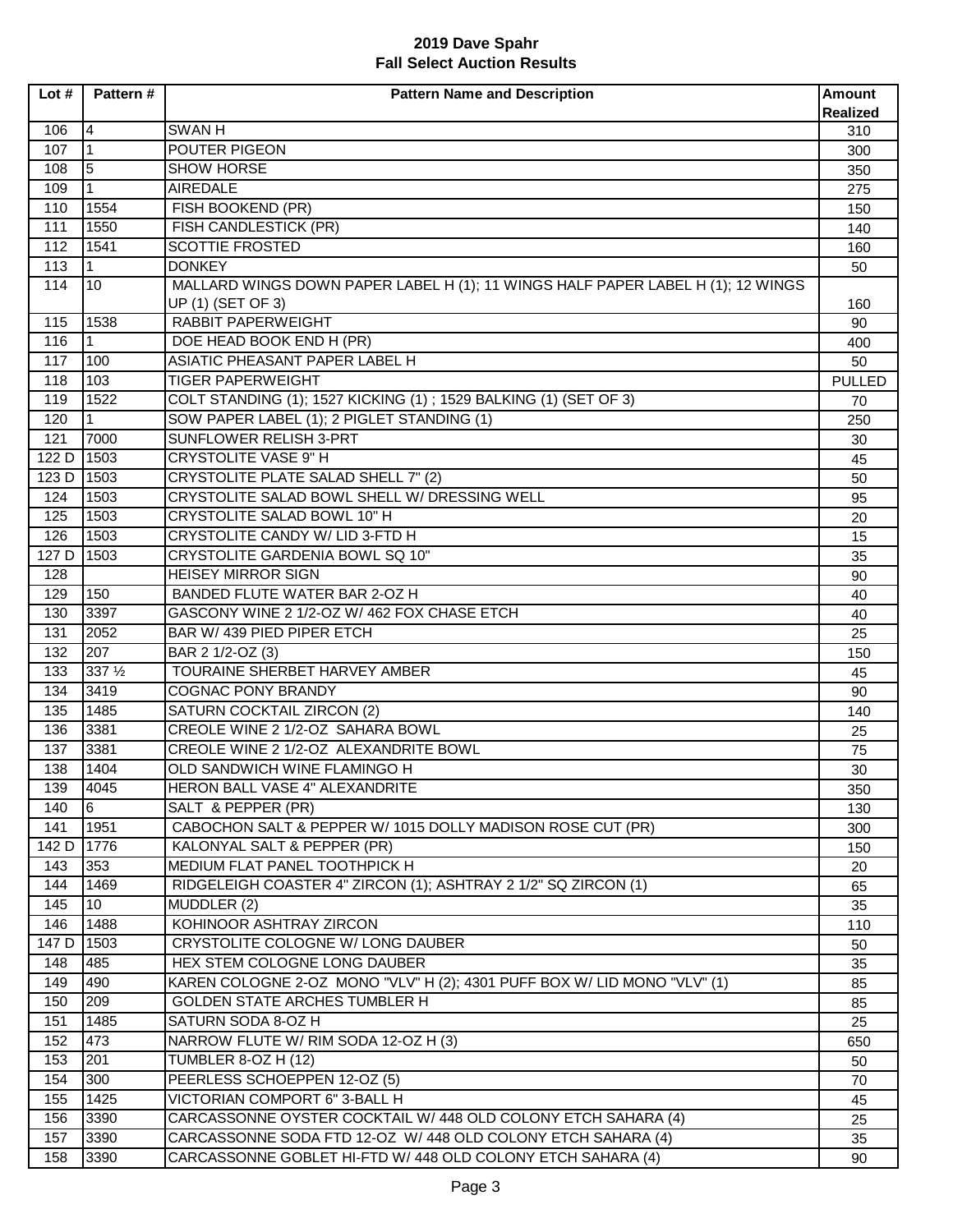| Lot#  | Pattern#       | <b>Pattern Name and Description</b>                              | <b>Amount</b><br><b>Realized</b> |
|-------|----------------|------------------------------------------------------------------|----------------------------------|
| 159   | 1401           | EMPRESS NUT D.F. SAHARA H (8)                                    | 40                               |
| 160   | 1405           | IPSWICH SODA FTD 5-OZ SAHARA H (4)                               | 80                               |
| 161   | 1401           | EMPRESS ICE BUCKET SAHARA H                                      | 50                               |
| 162   | 1401           | EMPRESS MAYO W/#7 LADLE H SAHARA                                 | 25                               |
| 162AD |                | 2019 HCA PUMPKIN #1                                              | 300                              |
| 163   | 1417           | ARCH TUMBLER 9-OZ FTD SAHARA                                     | 15                               |
| 164   | $\overline{2}$ | COASTER (5)                                                      | 40                               |
| 165   | 4044           | NEW ERA PLATE 9" W/ 825 SEA GLADE CUT (2)                        | 250                              |
| 166   | 1401           | <b>EMPRESS PLATE SALAD 8" FLAMINGO (4)</b>                       | 25                               |
| 167   | 500            | OCTAGON VARIETY TRAY FLAMINGO H                                  | 80                               |
| 168   | 1184           | YEOMAN GOBLET FLAMINGO (8)                                       | 25                               |
| 169   | 1401           | EMPRESS NUT D.F. FLAMINGO H (8)                                  | 20                               |
| 170   | 475            | NARROW FLUTE SALTED NUTS STAR BOTTOM FLAMINGO H (8)              | 30                               |
| 171   | 3390           | CARCASSONNE GOBLET LOW FTD FLAMINGO (5)                          | 25                               |
| 172   | 3380           | OLD DOMINION SODA 12-OZ FTD W/ 447 EMPRESS ETCH FLAMINGO (5)     | 55                               |
| 173   | 3380           | OLD DOMINION OYSTER COCKTAIL W/ 447 EMPRESS ETCH FLAMINGO (5)    | 25                               |
| 174   | 113            | MARS CANDLESTICK W/ 447 EMPRESS ETCH FLAMINGO (1-ONLY)           | 40                               |
| 175   | 1184           | YEOMAN PLATE 6" W/ 447 EMPRESS ETCH FLAMINGO (7)                 | 25                               |
| 176   | 1184           | YEOMAN PLATE 8" W/ 447 EMPRESS ETCH FLAMINGO (8)                 | 40                               |
| 177   | 1184           | YEOMAN PLATE 10 1/2" W/ 447 EMPRESS ETCH FLAMINGO (5) SHOWS WEAR | 45                               |
| 178   | 1229           | OCTAGON CHEESE PLATE 6" W/ 447 EMPRESS ETCH FLAMINGO             | 25                               |
| 179   | 110            | SANDWICH DOLPHIN CANDLESTICK (PR)                                | 200                              |
| 180   | 1488           | KOHINOOR CANDELABRA 2-LITE W/ PRISMS ZIRCON (PR)                 | 2300                             |
| 181   | 21             | ARISTOCRAT CANDLESTICK 9" H (PR)                                 | 50                               |
| 182   | 3404           | SPANISH GOBLET COBALT BOWL (4)                                   | 120                              |
| 183   | 3404           | SPANISH COCKTAIL COBALT BOWL (4)                                 | 160                              |
| 184   | 3404           | SPANISH SHERBET COBALT BOWL (4)                                  | 160                              |
| 185   | 2323           | NAVY TUMBLER MED OPTIC 10-OZ COBALT BASE                         | 110                              |
| 186   | 3390           | CARCASSONNE CIGARETTE HOLDER COBALT BOWL                         | 80                               |
| 187   | 1428           | <b>WARWICK VASE 9" COBALT</b>                                    | 100                              |
| 188   | 1428           | WARWICK INDV VASE COBALT (2)                                     | 50                               |
| 189   | 3376           | ADAM GOBLET W/ 169 BILTMORE ETCH FLAMINGO                        | 15                               |
| 190   | 3389           | DUQUESNE CHAMPAGNE 5-OZ W/868 MINARET CUT                        | 90                               |
| 191   | 5042           | CORINTHIAN GOBLET W/ 998 ALEXANDER CUT                           | 160                              |
| 192   | 3408           | JAMESTOWN GOBLET 9-OZ W/ 985 SHEFFIELD CUT H                     | 15                               |
| 193   | 3404           | SPANISH GOBLET TANGERINE BOWL H                                  | 250                              |
| 194   | 1423           | SWEET AD-O-LINE BANQUET GOBLET H                                 | 160                              |
| 195   | 3357           | KING ARTHUR ICE TEA FTD FLAMINGO H                               | 40                               |
| 196   | 4092           | KENILWORTH GOBLET W/ 497 ROSALIE ETCH H                          | 15                               |
| 197   | 5042           | <b>CORINTHIAN GOBLET W/ UNK CUT (2)</b>                          | 250                              |
| 198   | 5078           | PARK AVENUE SHERRY                                               | 15                               |
| 199   | 5074           | SEA HORSE COCKTAIL H                                             | 90                               |
| 200   | 3333           | OLD GLORY GOBLET 9-OZ H (4)                                      | 25                               |
| 201   | 411            | TUDOR CHEESE PLATE HAWTHORNE H (4)                               | 50                               |
| 202   | 1225           | RIDGE & STAR PLATE 8 1/2" HAWTHORNE (6)                          | 40                               |
| 203   | 1506           | PROVINCIAL CANDY JAR W/ LID                                      | 40                               |
| 204   | 1519           | WAVERLY CANDY W/ LID FTD                                         | 35                               |
| 205   | 465            | RECESSED PANEL CANDY JAR 1/4-LB H                                | 30                               |
| 206   | 465            | RECESSED PANEL CANDY JAR 1/2-LB H                                | 85                               |
| 207   | 465            | RECESSED PANEL CANDY JAR 1-LB H                                  | 70                               |
| 208   | 465            | RECESSED PANEL CANDY JAR 3-LB H                                  | 165                              |
| 209   | 465            | RECESSED PANEL CANDY JAR 5-LB H                                  | 425                              |
| 210   | 465            | RECESSED PANEL CANDY JAR 8-LB H                                  | 1350                             |
| 211   | 341            | PURITAN COMPORT 9" H                                             | 60                               |
|       |                |                                                                  |                                  |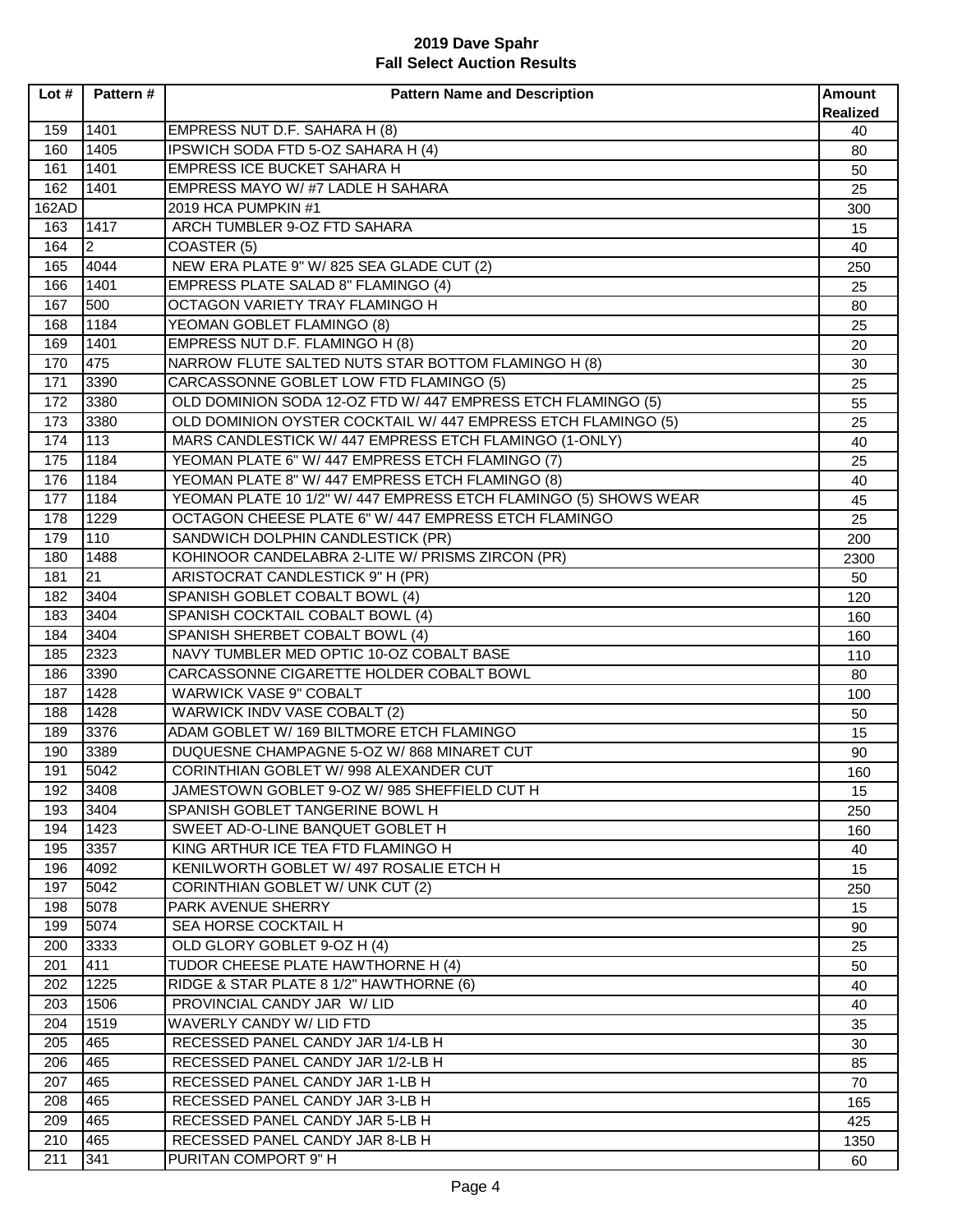| Lot#  | Pattern#     | <b>Pattern Name and Description</b>                                      | <b>Amount</b><br><b>Realized</b> |
|-------|--------------|--------------------------------------------------------------------------|----------------------------------|
| 211AD |              | HCA PUMPKIN PROTOTYPE - ALL ORANGE                                       | 150                              |
| 211BD |              | FRAMED "HEISEY ROSE" MAGAZINE AD FROM CRAIG CONNELLY                     | 45                               |
| 212   | 1469 1/2     | RIDGELEIGH CANDELABRA 1-LITE W/ "A" PRISMS (PR)                          | 110                              |
| 213   | 107          | WELLINGTON CANDLESTICK 10" MOONGLEAM H (PR)                              | 225                              |
| 214   | 301          | OLD WILLIAMSBURG CANDELABRUM 2-LITE SHORT BASE W/ ELABORATE CUT (1-ONLY) | 100                              |
| 215   | 111          | CHERUB CANDLESTICK MOONGLEAM FROSTED (1-ONLY)                            | 325                              |
| 216   | 1405         | IPSWICH CANDLE VASE W/ INSERT & PRISMS H (PR)                            | 50                               |
| 217   | 1540         | LARIAT CANDLESTICK 3-LITE (PR)                                           | 45                               |
| 218   | 135          | <b>EMPRESS CANDLESTICK ALEXANDRITE (PR)</b>                              | 370                              |
| 219   | 104          | BERTHA CANDLESTICK MOONGLEAM H (1-ONLY)                                  | 235                              |
| 220   | 114          | PLUTO CANDLESTICK FLAMINGO (PR)                                          | 15                               |
| 221   | 1428         | WARWICK INDV VASE SAHARA H                                               | 15                               |
| 222   | 1509         | QUEEN ANN CANDLE HOLDER D.F. H (PR)                                      | 15                               |
| 223   | 21           | ARISTOCRAT DESK CANDLESTICK H (PR)                                       | 115                              |
| 224   | 1433         | THUMBPRINT & PANEL CANDLESTICK 2-LITE (PR)                               |                                  |
| 225   | 137          | CONCAVE CIRCLE CANDLESTICK 5" SAHARA (PR)                                | 20                               |
| 226   | 1252         | TWIST CANDLESTICK FLAMINGO H (PR)                                        | 230                              |
| 227   | 1504         | <b>REGENCY CANDLEBLOCK (PR)</b>                                          | 15                               |
|       |              | PLANTATION CANDLESTICK 2-LITE (PR)                                       | 30                               |
| 228   | 1567         | <b>RIDGELEIGH COLOGNE</b>                                                | 90                               |
| 229 D | 1469         |                                                                          | 35                               |
| 230   | 1469         | RIDGELEIGH BITTERS BOTTLE W/ TUBE 5-OZ                                   | 30                               |
| 231   | 1469         | RIDGELEIGH VASE 9"                                                       | 30                               |
| 232   | 1469         | RIDGELEIGH INDV VASE #5 H                                                | 30                               |
| 233   | 1469         | RIDGELEIGH COASTER SAHARA (8)                                            | 45                               |
| 234   | 1469         | RIDGELEIGH CANDLE VASE 6" ZIRCON                                         | 80                               |
| 235   | 1469 1/2     | RIDGELEIGH VASE 8" ZIRCON H                                              | 230                              |
| 236   | 353          | MEDIUM FLAT PANEL 4-PC SET: COVERED SOAP H (1); TOOTHBRUSH HOLDER H (1); |                                  |
| 237   | 3335         | SHAVING MUG H (1); TRAY H (1)<br><b>FAIRACRE SHERBET MOONGLEAM (2)</b>   | 175                              |
| 238   | 2517         | TEARDROP FLORAL BOWL 12" MOONGLEAM                                       | 30                               |
|       |              |                                                                          | 130                              |
| 239   | 1184<br>1184 | YEOMAN CREAM & SUGAR W/ LID MOONGLEAM H (SET)                            | 45                               |
| 240   |              | YEOMAN PLATE OVAL 6" MOONGLEAM H                                         | 20                               |
| 241   | 1401         | EMPRESS PLATTER 14" W/ 405 1/2 FORMAL CHINTZ ETCH MOONGLEAM              | 85                               |
| 242   | 1229         | <b>OCTAGON NUT MOONGLEAM (9)</b>                                         | 25                               |
| 243   | 407          | COARSE RIB BOWL LOW FTD CRIMPED MOONGLEAM H                              | 35                               |
| 244   | 1252         | TWIST KRAFT CHEESE PLATE MOONGLEAM H                                     | 95                               |
| 245   | 1252         | TWIST SANDWICH PLATE 12" 2-HDL MOONGLEAM H                               | 35                               |
| 246   | 1252         | TWIST SODA FTD 9-OZ MOONGLEAM H                                          | 20                               |
| 247   | 1252         | TWIST NASTURTIUM BOWL 8" MOONGLEAM H                                     | 55                               |
| 248   | 1252         | TWIST PLATE 8" MOONGLEAM H (7)                                           | 30                               |
| 249   | 1252         | TWIST HOTEL CREAM & SUGAR MOONGLEAM H (SET)                              | 35                               |
| 250   | 1252         | TWIST ICE BUCKET MOONGLEAM H                                             | 45                               |
| 251   | 1252         | TWIST INDV NUT MOONGLEAM H (6)                                           | 20                               |
| 252   | 1252 1/2     | TWIST CUP & SAUCER MOONGLEAM H (2 SETS)                                  | 30                               |
| 253   | 1252         | TWIST NAPPY 8" MOONGLEAM H                                               | 25                               |
| 254   | 6060         | COUNTRY CLUB SODA 5-OZ W/ 467 TALLY HO ETCH (6)                          | 90                               |
| 255   | 2401         | OAKWOOD DECANTER 1-PINT W/ STOPPER W/467 TALLY HO ETCH                   | 140                              |
| 256   | 4036         | MARSHALL COCKTAIL SHAKER 1-QT W/ 467 TALLY HO ETCH                       | 70                               |
| 257   | 2401         | OAKWOOD DECANTER W/ 462 FOX CHASE ETCH                                   | 180                              |
| 258 D | 2401         | OAKWOOD SODA 12-OZ W/ 5003 NIMROD CARVING (2)                            | 50                               |
| 259   | 4002         | AQUA CALIENTE COCKTAIL W/ 481 LANCASTER ETCH                             | 75                               |
| 260   | 4002         | AQUA CALIENTE COCKTAIL W/#1 SHORT SAILBOAT ETCH                          | 125                              |
| 261   | 4002         | AQUA CALIENTE COCKTAIL W/ 465 GOLF SCENE ETCH                            | 130                              |
| 262   | 4002         | AQUA CALIENTE COCKTAIL W/ 463 EQUESTRIAN ETCH                            | 50                               |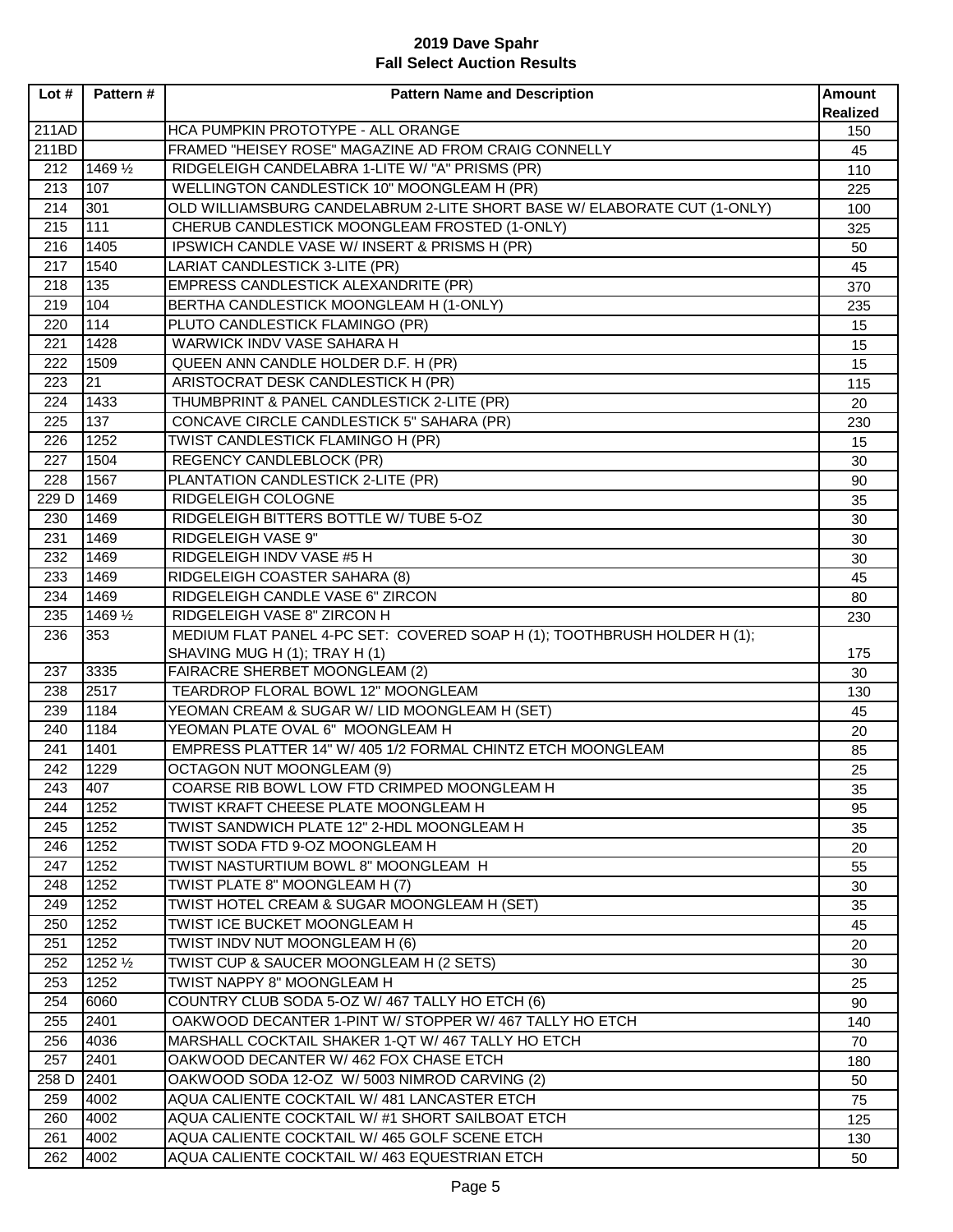| Lot# | Pattern #      | <b>Pattern Name and Description</b>                                              | <b>Amount</b><br>Realized |
|------|----------------|----------------------------------------------------------------------------------|---------------------------|
| 263  | 1401           | EMPRESS ICE BUCKET W/ 463 EQUESTRIAN ETCH                                        | 140                       |
| 264  | 4002           | AQUA CALIENTE COCKTAIL W/ 455 SPORTSMAN ETCH                                     | 20                        |
| 265  | 4225           | COBEL COCKTAIL SHAKER 1-QT W/ 455 SPORTSMAN ETCH                                 | 100                       |
| 266  | 5025           | TYROLEAN JUICE FTD W/ 507 ORCHID ETCH (5)                                        | 45                        |
| 267  | 5025           | TYROLEAN CHAMPAGNE W/ 507 ORCHID ETCH (4)                                        | 20                        |
| 268  | 5025           | TYROLEAN COCKTAIL W/ 507 ORCHID ETCH (4)                                         | 20                        |
| 269  | 5025           | TYROLEAN SHERBET W/ 507 ORCHID ETCH (8)                                          | 15                        |
| 270  | 5012           | URN VASE 9" W/ 507 ORCHID ETCH                                                   | 120                       |
| 271  | 3476           | TEMPLE ICE TEA FTD HDLD W/ 413 RENAISSANCE ETCH (3)                              | 25                        |
| 272  | 5072           | ROSE STEM OYSTER COCKTAIL W/ 515 HEISEY ROSE ETCH H (4)                          | 15                        |
| 273  | 1519           | WAVERLY OIL W/ 515 HEISEY ROSE ETCH                                              | 20                        |
| 274  | 1401           | EMPRESS ICE BUCKET W/ 448 OLD COLONY ETCH H                                      | 25                        |
| 275  | 3365           | RAMSHORN WINE W/ 9008 SEA NYMPH ETCH H (1); ICE TEA FTD W/ 9008 SEA NYMPH ETCH H |                           |
|      |                | (1)                                                                              | 100                       |
| 276  | 1509           | QUEEN ANN OIL W/ STOPPER W/ 502 CRINOLINE ETCH (2)                               | 45                        |
| 277  | $\overline{2}$ | SALAD FORK & SPOON PLAIN H (SET)                                                 | 55                        |
| 278  | $\overline{2}$ | SALAD FORK & SPOON BEADED HANDLES H (SET)                                        | 65                        |
| 279  | 365            | OLD QUEEN ANNE PUNCH BOWL H (1); BASE H (1); CUP H (8)                           | 110                       |
| 280  | 325            | PILLOWS PUNCH CUP H (3)                                                          | 50                        |
| 281  | 1776           | KALONYAL PUNCH BOWL SHALLOW H (1); BASE H (1); CUP H (1)                         | 50                        |
| 282  | 5060           | <b>WASHINGTON SQUARE DECANTER</b>                                                | 160                       |
| 283  | 6060           | COUNTRY CLUB COCKTAIL SHAKER W/ 964 MARYLAND CUT                                 | 190                       |
| 284  | 4036 1/2       | MARSHALL DECANTER 1-PINT W/ 944 COURTSHIP CUT                                    | 110                       |
| 285  | 4225           | COBEL COCKTAIL SHAKER W/ 1066 DEBUTANTE CUT SILVER BASE                          | 45                        |
| 286  | 2401           | OAKWOOD SODA 5-OZ D.O. W/ 9065 B&O RAILROAD ETCH                                 | 75                        |
| 287  | 5038           | ROOSTER STEM COCKTAIL (8)                                                        | 175                       |
| 288  | 4004           | <b>IMPROMPTU OLD FASHION DOUBLE</b>                                              | 160                       |
| 289  | 4036           | MARSHALL DECANTER FTD W/ 945 VIRGINIA CUT                                        | 200                       |
| 290  | 5010           | SYMPHONE CLARET W/ 921 DANISH PRINCESS CUT (4)                                   | 30                        |
| 291  | 5010           | SYMPHONE WINE W/ 921 DANISH PRINCESS CUT (2)                                     | 60                        |
| 292  | 5010           | SYMPHONE COCKTAIL W/ 921 DANISH PRINCESS CUT (2)                                 | 25                        |
| 293  | 365            | OLD QUEEN ANNE JELLY HDL H                                                       | 20                        |
| 294  | 365            | OLD QUEEN ANNE COMPORT SHALLOW HIGH FTD                                          | 55                        |
| 295  | 365            | OLD QUEEN ANNE OIL W/ STOPPER 2-OZ                                               | 50                        |
| 296  | 365            | OLD QUEEN ANNE PLATE 10" H                                                       | 20                        |
| 297  | 1567           | PLANTATION FLORAL BOWL 12" CRIMPED W/ 516 PLANTATION IVY ETCH                    | 25                        |
| 298  | 1567           | PLANTATION SALT & PEPPER W/ 516 PLANTATION IVY ETCH H (PR)                       | 65                        |
| 299  | 1483           | STANHOPE JELLY HDLD RED KNOB W/ 490 MAYTIME ETCH                                 | 30                        |
| 300  | 1483           | STANHOPE ICE BUCKET NO KNOBS W/ 490 MAYTIME ETCH H                               | 25                        |
| 301  | 343            | SUNBURST PUNCH BOWL CUPPED H (1); BASE H (1); CUP H (12)                         | 80                        |
| 302  | 353            | MEDIUM FLAT PANEL VASE 8" H                                                      | 25                        |
| 303  | 353            | MEDIUM FLAT PANEL VASE 10" H                                                     | 25                        |
| 304  | 358            | PRISON STRIPE VASE VARIANT H                                                     | 20                        |
| 305  | 1420           | <b>TULIP VASE H</b>                                                              | 45                        |
| 306  | 1519           | WAVERLY VASE 7" (1); VASE 7" HDLD (1)                                            | 55                        |
| 307  | 451            | CROSS LINED FLUTE VASE 5" H                                                      | 25                        |
| 308  | 391            | VASE 8"H                                                                         | 35                        |
| 309  | 387            | VASE 6"                                                                          | 25                        |
| 310  | 133            | SWAN HANDLED CONSOLE BOWL W/ UNK CUT                                             | 115                       |
| 311  | 5015           | VASE 9" W/ UNK CUT                                                               | 330                       |
| 312  | 300-5          | OLD WILLIAMSBURG CANDELABRUM 5-LITE                                              | 550                       |
| 313  | 1401           | <b>EMPRESS LION HEAD BOWL</b>                                                    | 75                        |
| 314  | 1489 1/2       | PURITAN FLORAL BOWL HEXAGON 13"                                                  | 305                       |
| 315  | 411            | TUDOR JELLY MOONGLEAM H (1); JELLY HAWTHORNE H (1); JELLY PURPLE STAIN H (1)     | 25                        |